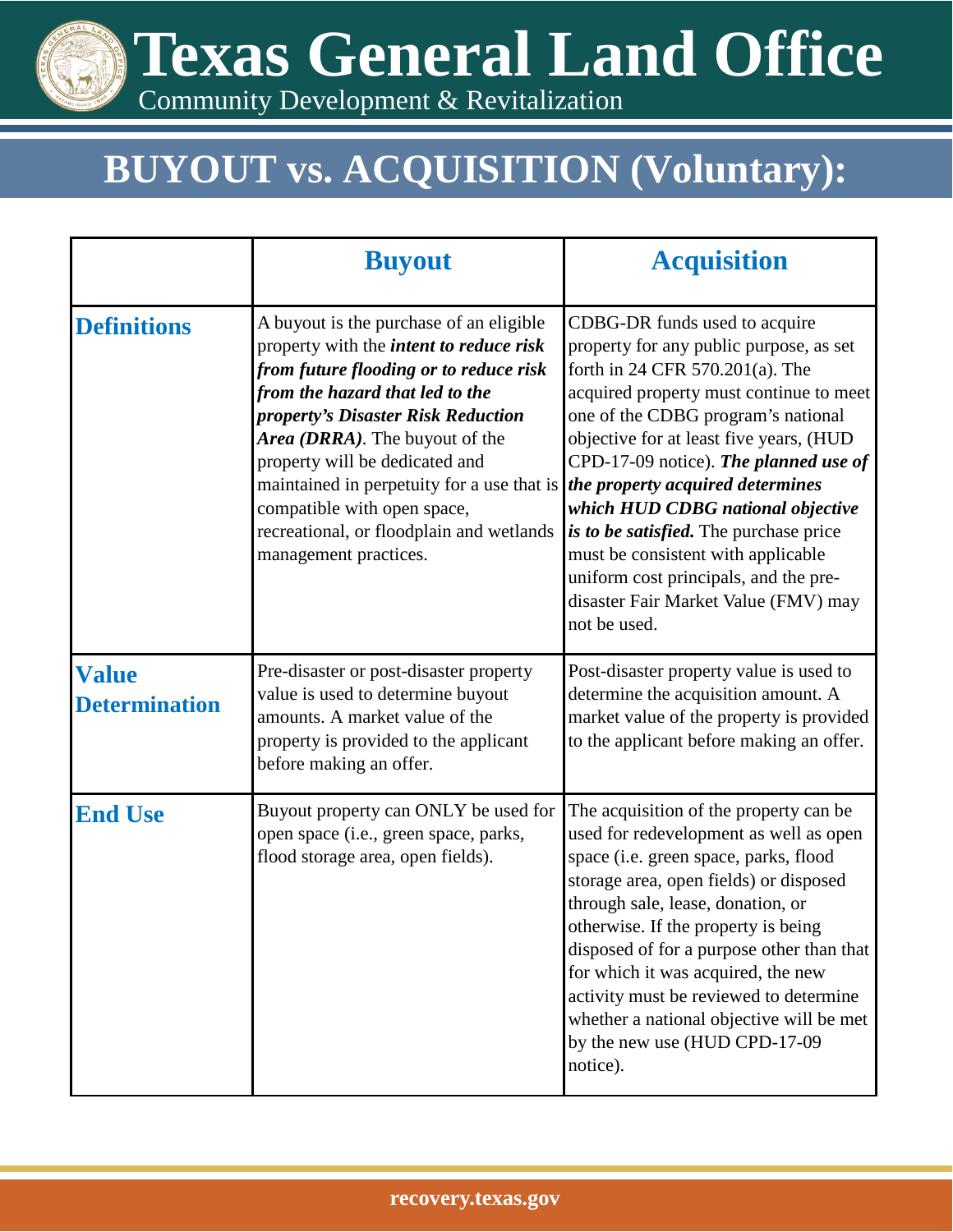| <b>Condition of the</b><br><b>Property and</b><br>demolition<br>requirements | The property must have been damaged<br>by the event. The demolition of the<br>property should occur 45 days after<br>vacancy.                                                                                                                                                                                                              | The property must have been damaged<br>by the event. The demolition of the<br>property should occur 45 days after<br>vacancy.                                                                                                                                                                                                                                                                                                                                                                                                                                                                                       |
|------------------------------------------------------------------------------|--------------------------------------------------------------------------------------------------------------------------------------------------------------------------------------------------------------------------------------------------------------------------------------------------------------------------------------------|---------------------------------------------------------------------------------------------------------------------------------------------------------------------------------------------------------------------------------------------------------------------------------------------------------------------------------------------------------------------------------------------------------------------------------------------------------------------------------------------------------------------------------------------------------------------------------------------------------------------|
| <b>Environmental</b><br><b>Review</b>                                        | An environmental property site<br>clearance is required.                                                                                                                                                                                                                                                                                   | An environmental property site<br>clearance is required.                                                                                                                                                                                                                                                                                                                                                                                                                                                                                                                                                            |
| <b>End Result</b>                                                            | The end result of Buyout will leave a<br>property that is not eligible for reuse for<br>housing. No new structures will be<br>allowed, and someone must be<br>responsible for the property in<br>perpetuity. Buyout programs should not<br>generate program income as the<br>disposal of the property is a final<br>outcome in perpetuity. | The end result of an Acquisition of<br>property will satisfy a HUD CDBG<br>national objective, e.g., low/mod<br>housing (LMH) following elevation and<br>resilient mitigation measures. See HUD<br>CPD-17-09 notice for program options<br>and requirements.                                                                                                                                                                                                                                                                                                                                                        |
| <b>Incentives</b>                                                            | A Buyout may include additional<br>incentives to make the program more<br>appealing. An incentive may include<br>funds to help the property owner<br>relocate to a higher opportunity area in<br>or out of the Subrecipients region.                                                                                                       | An Acquisition may include additional<br>incentives to make the program more<br>appealing. An incentive may include<br>funds to help the property owner<br>relocate to a higher opportunity area in<br>or out of the Subrecipients region.                                                                                                                                                                                                                                                                                                                                                                          |
| <b>Future</b><br><b>Activity &amp; Use</b>                                   | The Buyout of a property limits the<br>future use of the property when<br>acquired.                                                                                                                                                                                                                                                        | The planned use of the acquired<br>property must satisfy a CDBG national<br>objective. The Subrecipient may dispose<br>of the property so as long as the<br>Subrecipient ensures that the property<br>continues to meet a national objective<br>for at least five years (HUD CPD 17-09<br>notice). If a national objective is not met<br>during this time-period, the<br>Subrecipient may have to reimburse the<br>program for the current fair market<br>value, less any portion of the value<br>attributable to non-CDBG funds. This<br>payment would be considered program<br>income to the State. No payment is |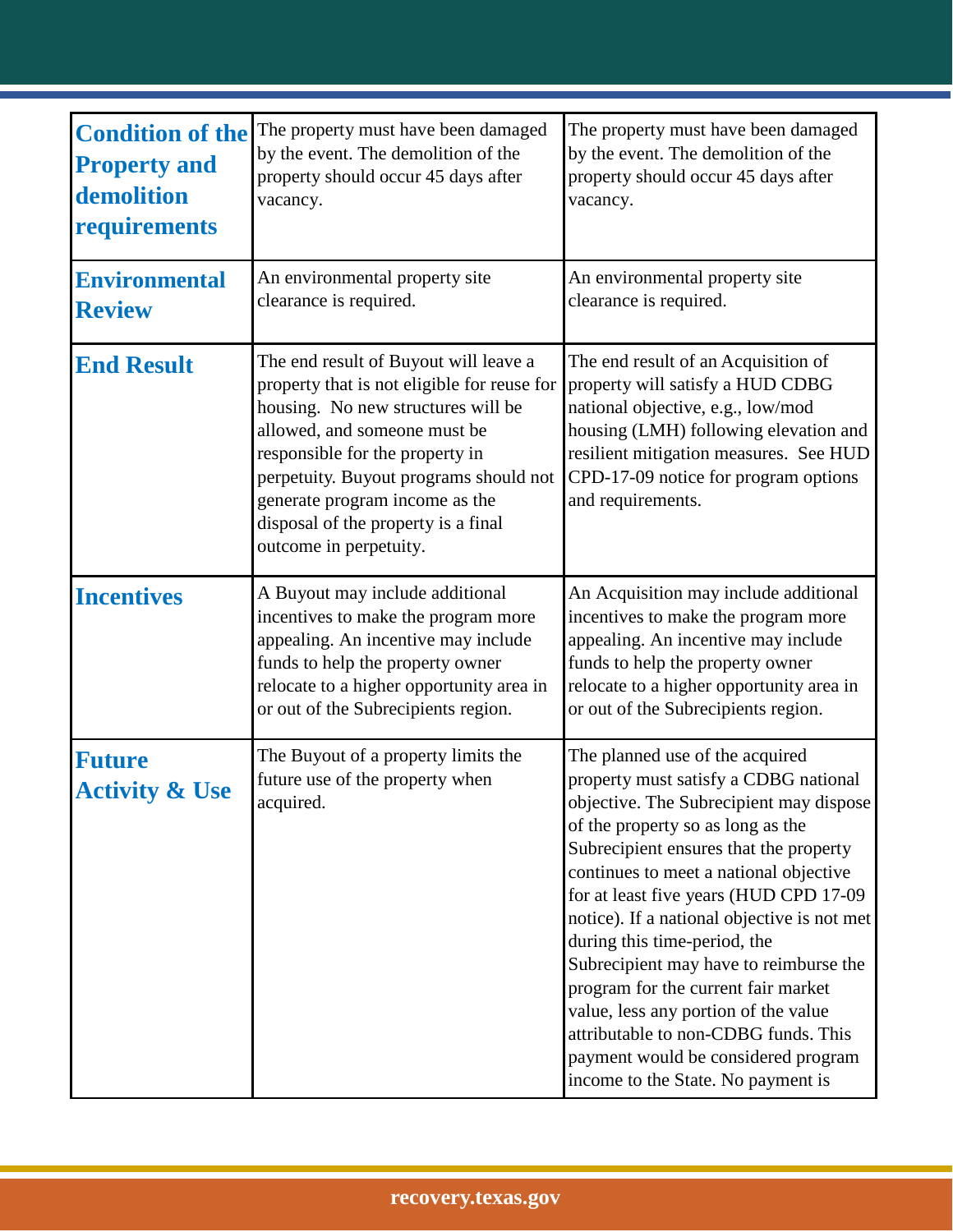|                                                            |                                                                                                                                                                                                                                                                                                                                                                                                                                                        | required if the property satisfies the<br>national objective after the five-year<br>compliance period.                                                                                                                                                                                                                                                                                     |
|------------------------------------------------------------|--------------------------------------------------------------------------------------------------------------------------------------------------------------------------------------------------------------------------------------------------------------------------------------------------------------------------------------------------------------------------------------------------------------------------------------------------------|--------------------------------------------------------------------------------------------------------------------------------------------------------------------------------------------------------------------------------------------------------------------------------------------------------------------------------------------------------------------------------------------|
| <b>Future</b><br><b>Activity and</b><br><b>Uses Contd.</b> | By utilizing a Buyout Program, in<br>general the land is restricted to a<br>compatible use in perpetuity like open<br>spaces/recreation, wetlands/flood<br>management functions and must be<br>owned by a responsible party.                                                                                                                                                                                                                           | The acquisition of properties allows for<br>the purchase, sale, long-term lease $(15+)$<br>years), donation or otherwise. If sold for<br>future uses the sale will generate<br>program income that must be tracked<br>and potentially remitted to the State.                                                                                                                               |
| <b>Closing / Title</b><br><b>Transfer</b>                  | The Subrecipients procured title<br>company will work to ensure that<br>property transfer occurs at closing and a<br>deed restriction is filled on the property.<br>The Subrecipients Case Manager will<br>work to schedule a closing with the<br>property owner(s). Additionally,<br>applicants with a clouded property title<br>should be referred to HUD approved<br>counselors or other non-profits such as<br>Lone Star Legal Aid for assistance. | The Subrecipients title company will<br>work to ensure that property transfer<br>occurs at closing. The Subrecipients<br>Case Manager will work to schedule a<br>closing with the property owner(s).<br>Additionally, applicants with a clouded<br>property title should be referred to HUD<br>approved counselors or other non-<br>profits such as Lone Star Legal Aid for<br>assistance. |
| <b>Voluntary</b>                                           | This document refers to voluntary<br>buyouts, but if tenants exist, compliance<br>with Uniform Relocation Act (URA) is<br><i>required.</i> The Federal Register Notice<br>provides certain URA waivers. Refer to<br>the published register for further<br>information.                                                                                                                                                                                 | This document refers to voluntary<br>buyouts, but if tenants exist, compliance<br>with Uniform Relocation Act (URA) is<br><i>required.</i> The Federal Register Notice<br>provides certain URA waivers. Refer to<br>the published register for further<br>information.                                                                                                                     |
| <b>URA Rules /</b><br><b>Policies</b>                      | Policies should be consistent with 49<br>CFR 24 Subpart B and published<br>Federal Register requirements and GLO<br>Housing Guidelines and other<br>applicable program guidance provided<br>by the GLO.                                                                                                                                                                                                                                                | Policies should be consistent with 49<br>CFR 24 Subpart B and published<br>Federal Register requirements and GLO<br>Housing Guidelines and other<br>applicable program guidance provided<br>by the GLO.                                                                                                                                                                                    |